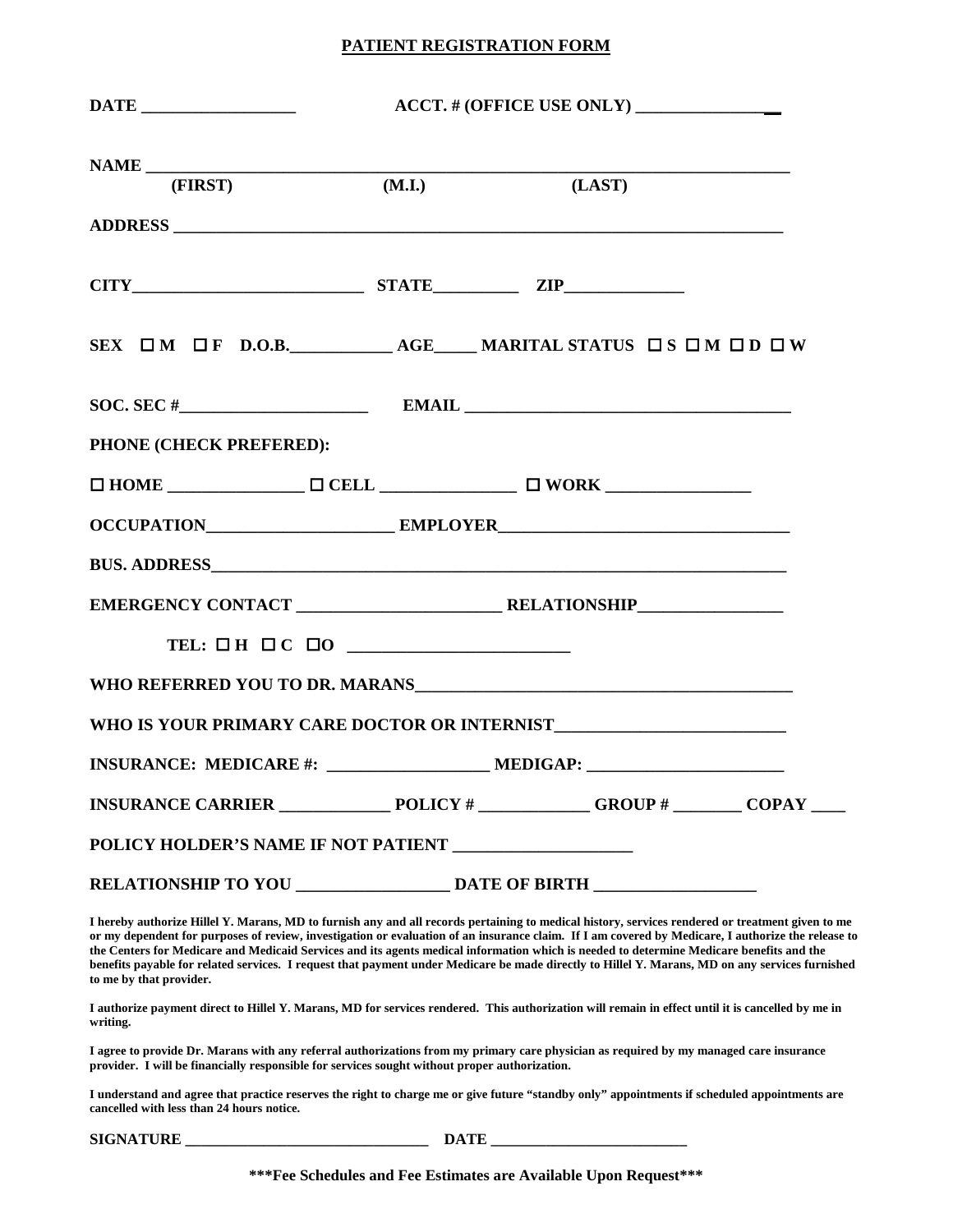**Hillel Y. Marans, M.D., F.A.C.S.**  *Urology*  **352 Seventh Avenue Suite 1003 New York, NY 10001-5012 Telephone 212-206-9130 Fax 212-206-9132 Email drmarans@econotek.net** 

## **APPOINTMENT CANCELLATION POLICY**

Please help us avoid last minute gaps in our schedule!

Please be aware that cancellations with little or no notice disrupt our ability to provide timely medical care to all our patients. In an effort to minimize disruptions caused by appointment cancellations, our office has established the following guidelines:

- If you do not show up for your appointment OR you cancel with less than 24 hours notice, your appointment will be marked as a "No Show."
- Once you have accumulated more than two "No Shows" you will no longer be able to obtain a scheduled appointment. Instead, you will be placed on "Standby" status.
- Once you are on "Standby" status you must call the office on the day you wish to come to find out if there are open slots in the schedule. If there are open slots, you will be given an appointment. If there are none, you will have to call on another day. If you fail to show up for the standby appointment, you will be charged a \$100 cancellation fee.
- At any time, if you wish to be removed from "Standby" status so that you can receive a scheduled appointment, you will be charged a \$100 cancellation fee.
- If you require urgent care, bring this to the attention of the staff member who is handling your appointment. At the doctor's discretion, you will be given a scheduled appointment.

We ask for your cooperation in giving us timely notice if you have a need to reschedule your appointment.

Signature: \_\_\_\_\_\_\_\_

| Date: |  |
|-------|--|
|-------|--|